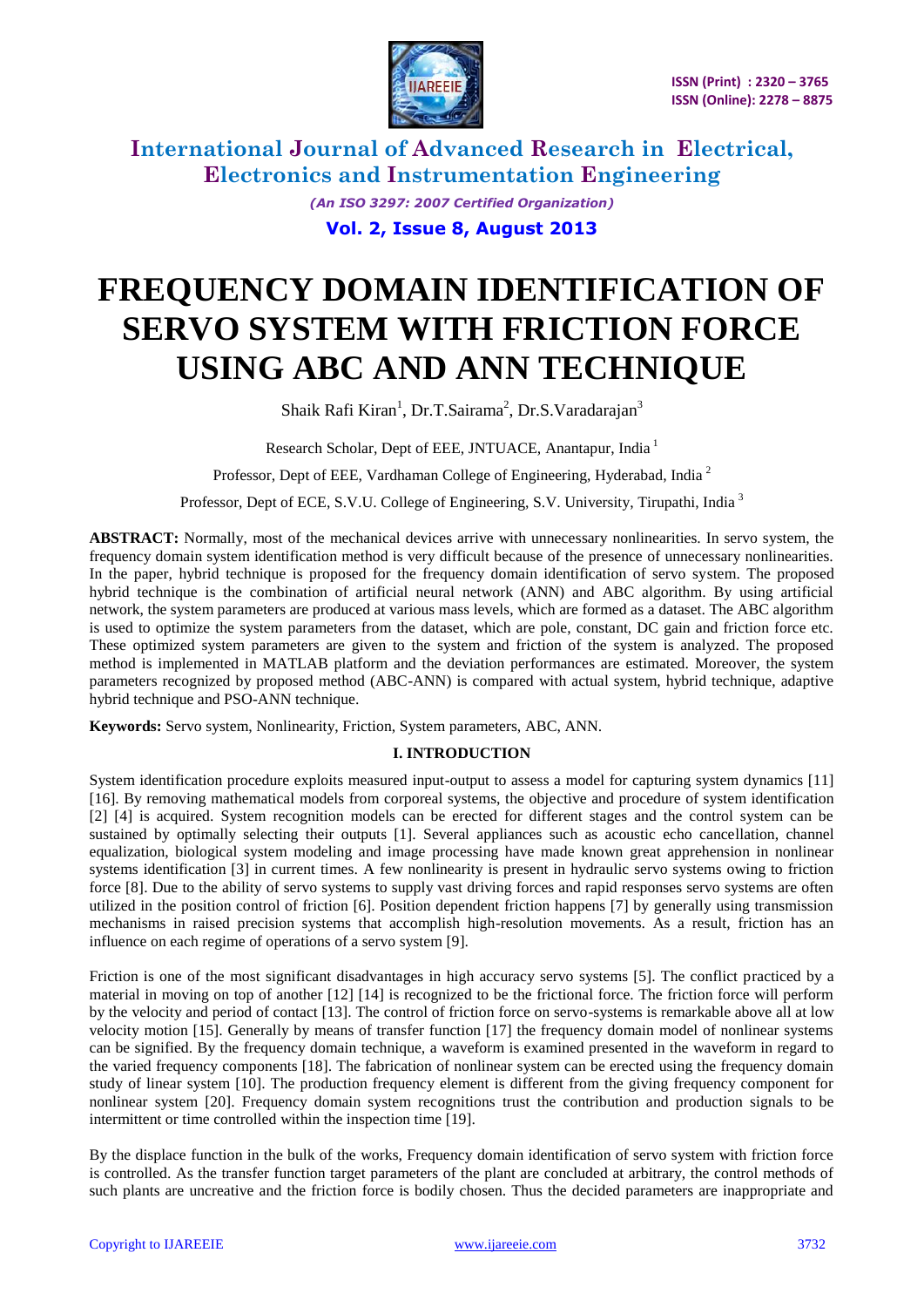

# *(An ISO 3297: 2007 Certified Organization)* **Vol. 2, Issue 8, August 2013**

### selection of friction force takes substantial time. System identification (SI) can be regarded as an optimization or minimization process from a computational point of analysis, in which the aim is to decide a model of a system so that its forecasted reply to a specified input is close sufficient to the assessed response from the actual system [21].

System identification consists of 2 tasks, such as the structural identification of the equations and estimation of the plant parameters. To assess the parameters of a system is the mission of system identification [22] [6]. Parameter estimation is a challenging mission and is usually prepared as an optimization problem [25]. Now, methodologies based on heuristic stochastic algorithms to work out the optimization problem in structural SI have been utilized in latest years: in particular, RLS, ARX methods, genetic algorithms (GAs), particle swarm optimization (PSO), ant colony optimization (ACO), artificial neural networks (ANN), evolutionary strategy (ES), and differential evolution (DE) algorithms have achieved increasing awareness [34] [21] [33]. On the other hand, most of the aforesaid techniques need a good initial guess of the parameters and a correct function gradient. Besides, difficulties take place by means of these techniques in the identification of large systems when only some measurement information is presented [21]. Due to the selection schemes applied and the neighbour production mechanism used within a short computation time, ABC includes a flexible and well-balanced mechanism to acclimatize to the global and local searching and utilization abilities consequently [23]. Hence, ABC algorithm looks for the system parameters from a particular range [22]. The chief benefit of ABC algorithm is easy, vigorous and competent to work out multi-variable, multi-modal and complicated combinatorial optimization problems [24].

In this document, we propose a hybrid method for servo system identification in the frequency domain to defeat this topic. The left over part of the text is designed as follows. The model of a servo system and the suggested method with essential mathematical are shown in Section 2, and the execution results are explained in Section 3 and Section 4 ends the paper.

### **II. SERVO SYSTEM MODEL**

Generally a plant contains an actuator and some driving circuits, which are present in a servo system. Both of the components can be modelled as a second order transfer function, and the plant is driven by the actuator. The simplified system can be illustrated in Fig.1 The servo system contains two components namely, static friction and coulomb friction. The static friction is denoted as  $F_s^+$  and  $F_s^-$  and the coulomb friction is specified as  $F_c^+$  and  $F_c^-$ . The friction force of servo system is modelled based on the static or dynamic friction. The system can be decomposed into linear and non-linear blocks.



Fig. 1: Block diagram of simplified system with friction

By the long-established frequency-domain recognition techniques that are based on covariance study and Fourier transform, the plants to be recognized are forever supposed to be linear. However, this guess is approximately constantly worthless since the existence of friction. As, a plant can be signified by a linear block that explains the system dynamics in the feed forward path and a nonlinear block that illustrates the friction in the feedback path [2].

### *A. Process for Neural Network training*

The training process of the neural network uses the back propagation algorithm, and the optimal dataset is trained well. An early investigated dataset is obtained from [2] and it is used as the training dataset *Ds* for neural network. The input of the dataset  $D<sub>s</sub>$  is included in the excitation magnitude and the system parameters, poles, constants, DC gain, minimum friction force. The dataset  $D<sub>s</sub>$  can be specified as

$$
D_s = (m_1 \quad m_2) \quad (P_0 \quad P_1 \quad ..... P_{N_T-1}) \tag{1}
$$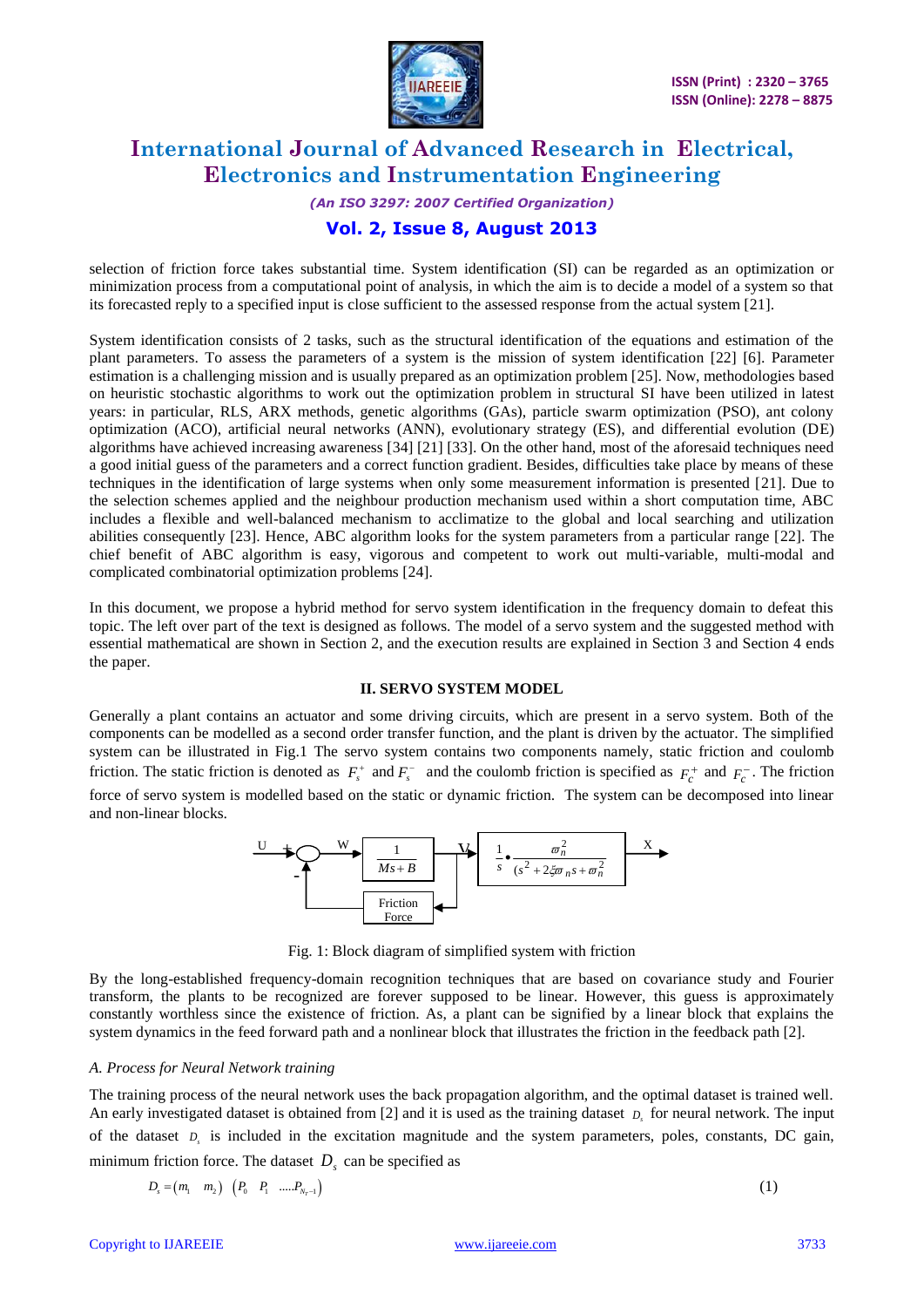

*(An ISO 3297: 2007 Certified Organization)* **Vol. 2, Issue 8, August 2013**

From the above equation,  $m_1$  and  $m_2$  are the higher and lower excitation magnitudes and  $P_{N_T-1}$  is the system parameters. In fig.2, represents the feed forward network structure.



**Figure 2:** Structure of neural network.

Procedure of Back propagation training algorithm:

The arbitrary weights of hidden layer and the output layer neuron are generated in the specified interval  $[w_{min}, w_{max}]$ . For every neuron of the input layer weight is allocated with the unity value. Established the BP error by giving the training dataset  $D_s$  as input to the classifier as follows  $E_v = P_{T \text{age}} - P_{out}$ (2)

From the above equation,  $P_{T \text{ arg } et}$  and  $P_{out}$  is denoted as the target output and the network output, which is intended as  $P_{out} = [P_0 \ P_1 \ P_2 \cdots P_{N_T-1}]$ . Each output neuron of the network is represented as the elements of  $P_{out}$ , which can be defined as follows 1 *N<sup>H</sup>*  $P_j = \sum_{i=1}^{n} w_{ij} y_i$ (3)

where, 
$$
y_i = \frac{w_{1i}}{1 + \exp(-m_1)} + \frac{w_{2i}}{1 + \exp(-m_2)}
$$
;  $1 \le i \le N_H$  (4)

From the Eq. (3) & (4),  $N_H$  is specified as the number of hidden neurons,  $P_j$  is the output from  $j^h$  output neuron and  $w_{ij}$  is the weight of the  $i - j$  link of the network. Then,  $y_i$  is the output of  $i^h$  hidden neuron. Also, find out the change in weights based on the obtained BP error as follows

$$
\Delta w = \gamma P_{out} . E_{v}
$$
 (5)

In Eq. (5),  $\gamma$  is the learning rate, usually it ranges from 0.2 to 0.5. Defined the new weights as follows,

$$
w = w + \Delta w
$$

(6)

Until BP error gets reduced to a least value, otherwise the process is repeated. Basically, the condition to be satisfied is  $E<sub>v</sub>$  <0.1. The well trained networks are obtained from the output of neural network process. Here, the input excitation magnitude is given, the suitable system parameters are provided by the well trained network. The detailed description of the parameter optimization using ABC algorithm is presented in the following section.

#### *B. Optimal system parameters obtained by Artificial Bee Colony (ABC) Algorithm*

In the section, the ABC algorithm is used to optimize the system parameters. From the network dataset, the system parameters are optimized. It is one of the optimization algorithms for solving the PQ problems. ABC algorithm consists of a set of possible solutions *Pj* (the population) that are represented by the position of the food sources. It consists of four phases, such as initialization phase, employed bee phase, onlooker bee phase and scout bee phase. The Pseudo code for ABC algorithm is given in the following section.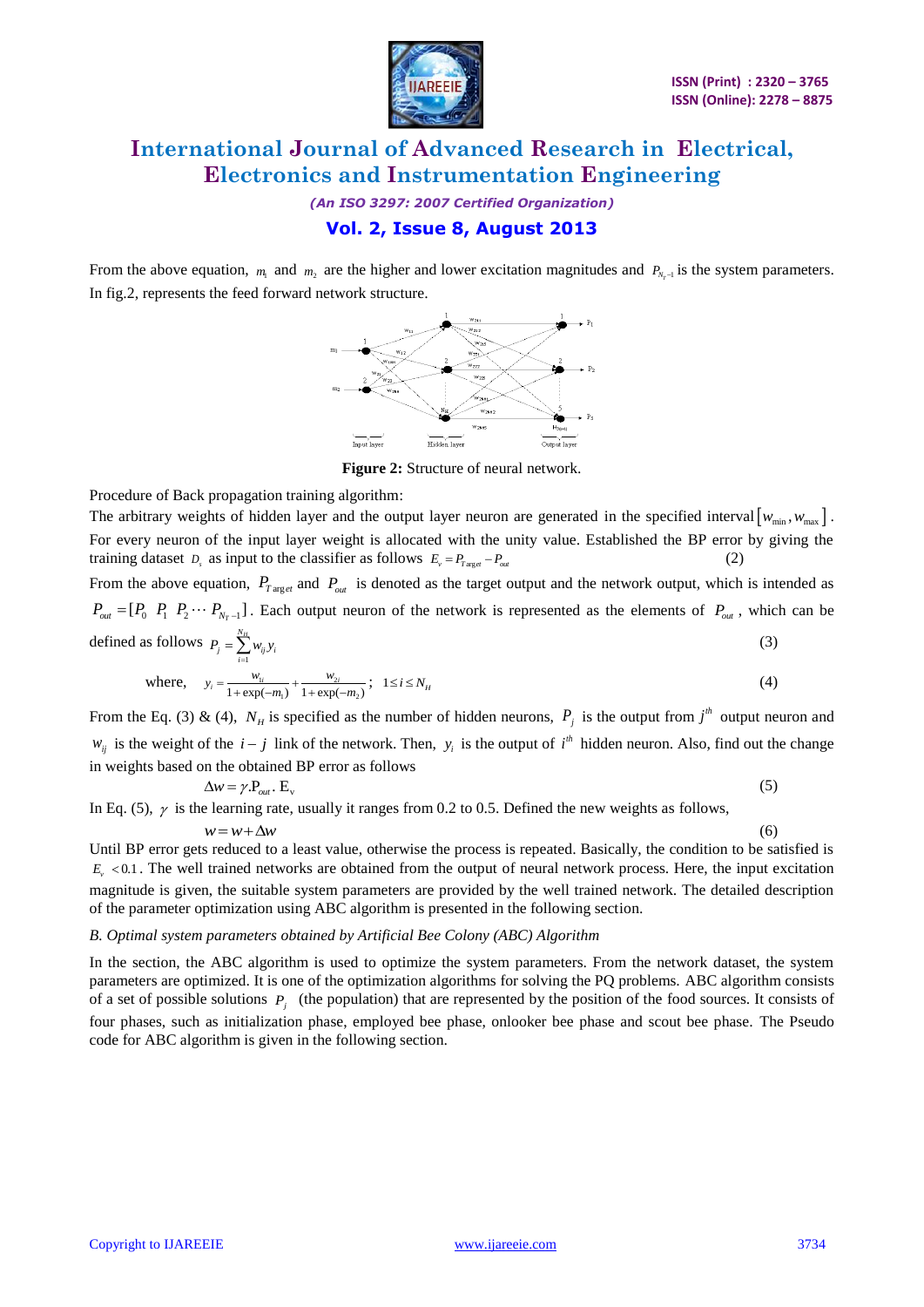

*(An ISO 3297: 2007 Certified Organization)*

### **Vol. 2, Issue 8, August 2013**

| <b>Pseudo code for ABC algorithm</b>                                                                                                                                                                                                                                      |                                                                                                                           |  |  |  |  |  |  |  |
|---------------------------------------------------------------------------------------------------------------------------------------------------------------------------------------------------------------------------------------------------------------------------|---------------------------------------------------------------------------------------------------------------------------|--|--|--|--|--|--|--|
| <b>Begin</b>                                                                                                                                                                                                                                                              |                                                                                                                           |  |  |  |  |  |  |  |
| <b>Initialization</b>                                                                                                                                                                                                                                                     |                                                                                                                           |  |  |  |  |  |  |  |
|                                                                                                                                                                                                                                                                           | Initialize the input parameters are poles, DC gain and friction force. The input parameter positions $P_i$ are generated. |  |  |  |  |  |  |  |
| Compute $f(j) = \min \left[ \sum_{i=1}^{N} (P_{\text{area}}^{(j)} - P_{\text{cor}}^{(j)}) \right]$ for each input parameters.                                                                                                                                             |                                                                                                                           |  |  |  |  |  |  |  |
| Evaluate the fitness function of the each parameters $F_i$                                                                                                                                                                                                                |                                                                                                                           |  |  |  |  |  |  |  |
| <b>While</b> termination is not met                                                                                                                                                                                                                                       |                                                                                                                           |  |  |  |  |  |  |  |
| <b>Begin</b>                                                                                                                                                                                                                                                              |                                                                                                                           |  |  |  |  |  |  |  |
| <b>Employeed bee phase</b>                                                                                                                                                                                                                                                |                                                                                                                           |  |  |  |  |  |  |  |
| Generate new solutions $V_{i,j}$ for the system parameters and calculate $F(j)$                                                                                                                                                                                           |                                                                                                                           |  |  |  |  |  |  |  |
| Apply the greedy selection process for optimal parameter selection                                                                                                                                                                                                        |                                                                                                                           |  |  |  |  |  |  |  |
| End                                                                                                                                                                                                                                                                       |                                                                                                                           |  |  |  |  |  |  |  |
| Calculate the probability $p_i$ , values of the system parameters.                                                                                                                                                                                                        |                                                                                                                           |  |  |  |  |  |  |  |
| <b>Begin</b>                                                                                                                                                                                                                                                              |                                                                                                                           |  |  |  |  |  |  |  |
| <b>Onlooker</b> bee phase<br>Select a new solution depending on probability values of the poles, DC gain and friction parameters.<br>Evaluate the fitness function of the new parameter values.<br>Apply greedy selection process $\&$ obtain the optimal parameter value |                                                                                                                           |  |  |  |  |  |  |  |
| End                                                                                                                                                                                                                                                                       |                                                                                                                           |  |  |  |  |  |  |  |
| <b>Begin</b>                                                                                                                                                                                                                                                              |                                                                                                                           |  |  |  |  |  |  |  |
| Scout bee phase                                                                                                                                                                                                                                                           |                                                                                                                           |  |  |  |  |  |  |  |
| Determine the abandoned solution of the system parameter for the scout.                                                                                                                                                                                                   |                                                                                                                           |  |  |  |  |  |  |  |
| <b>If</b> abandoned solution exist                                                                                                                                                                                                                                        |                                                                                                                           |  |  |  |  |  |  |  |
| Replace the abandoned solution with the new randomly produced system parameter<br>End if                                                                                                                                                                                  |                                                                                                                           |  |  |  |  |  |  |  |
| Memorize the best system parameter                                                                                                                                                                                                                                        |                                                                                                                           |  |  |  |  |  |  |  |
| End                                                                                                                                                                                                                                                                       |                                                                                                                           |  |  |  |  |  |  |  |
| $C$ ycle=cycle+1                                                                                                                                                                                                                                                          |                                                                                                                           |  |  |  |  |  |  |  |
| <b>End while</b>                                                                                                                                                                                                                                                          |                                                                                                                           |  |  |  |  |  |  |  |
| End                                                                                                                                                                                                                                                                       |                                                                                                                           |  |  |  |  |  |  |  |

Fig. 3: Pseudo-code of ABC algorithm for optimizing the system parameters

From the ABC algorithm, we can get the optimal control parameters for controlling the servo system. Then the performance analysis of the proposed approach is described in the following section

### **III. RESULTS AND DISCUSSION**

The proposed method was implemented in MATLAB platform. The frequency domain of the servo system is recognized using the proposed (ABC-ANN) method. Here, the system parameters are established and implemented. These parameters are described in the first and third order servo system transfer functions and are given in the Eq. (12) and Eq. (13). The parameters are implemented using ABC algorithm with ANN technique and represented in Table I.

The target data of system  $G_1(s)$  and  $G_2(s)$  network is trained. From the linear block, the input excitation magnitude and the output excitation magnitude are investigated. Moreover, the proposed method is compared with the actual system and the existing frequency domain identification methods, such as, hybrid technique, adaptive hybrid technique and PSO-ANN.

Table I: The parameters and their values utilized in the ABC-ANN technique.

| S.No | Parameters                     | Values |
|------|--------------------------------|--------|
|      | $W_{\rm min}/W_{\rm max}$      | 0/1    |
|      | Number of food sources         |        |
|      | Maximum Number of Cycles (MCN) |        |
|      | Number of hidden layer         |        |

### *C. Experimental analysis of first order transfer function of servo system*

The output performance of proposed ABC-ANN identification method is investigated in this section. Then the performance comparisons are illustrated in Fig. 4, 5, 6 and 7 respectively. By using Eq. (12), the system parameter of the proposed ABC-ANN technique is obtained and compared with the PSO-ANN method.

$$
G_1(s) = \frac{10}{s+10}
$$
 (12)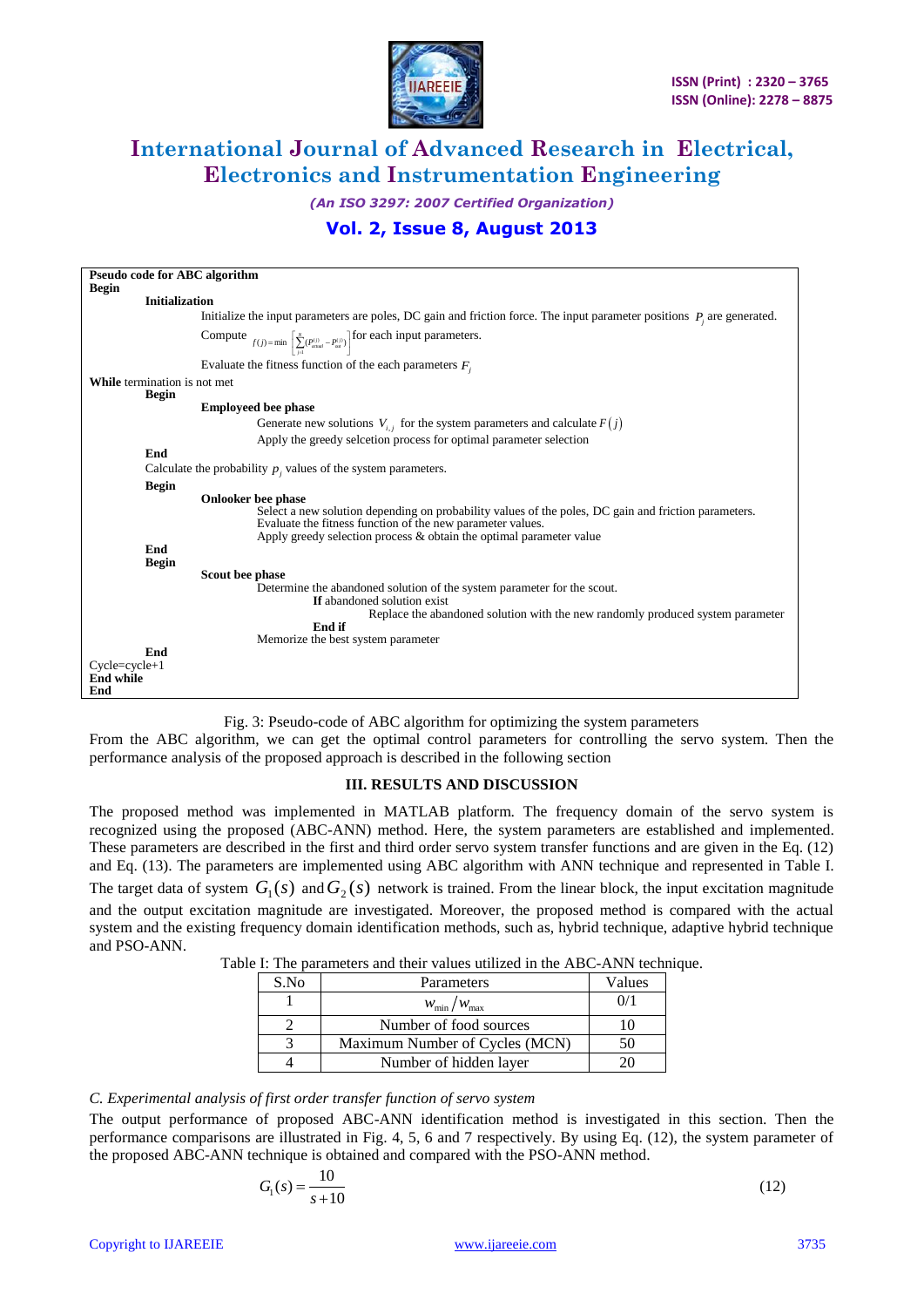

*(An ISO 3297: 2007 Certified Organization)*

### **Vol. 2, Issue 8, August 2013**



Fig. 4: The performance comparison of first order system output.



Fig. 6: The first order system output comparison performance.





Fig. 5: The performance comparison of first order system output.



Fig. 7: System output comparison performance of from  $G_{1}(s)$ 



Fig.  $8$  (a, b): Linear simulation results for  $G<sub>1</sub>(s)$  output excitation magnitude to the linear block and bode plot for the  $G<sub>1</sub>(s)$  system with the given excitation magnitude

Here, the linear block result for the first order transfer function is represented as the output excitation magnitude. These output excitation magnitude for  $G_{1(s)}$  is illustrated in the Fig. 8 (a). Then, the Bode plot for the identified system  $G_{1(s)}$ with the given excitation magnitude and the proposed graph are illustrated in the Fig. 8(b). Moreover, it can be analyzed the computation time of the proposed system which can be compared with the actual system, hybrid technique, adaptive hybrid technique and the PSO-ANN method. The proposed method takes less time for computation process, when compared to the actual system, hybrid technique, adaptive hybrid technique and PSO-ANN methods.

| Parameters                                | Target | Existing      | Hybrid         | Adaptive hybrid | PSO-ANN    | Proposed ABC-ANN |
|-------------------------------------------|--------|---------------|----------------|-----------------|------------|------------------|
|                                           |        | technique [2] | technique [26] | technique [36]  | technique  |                  |
| $N_T$                                     |        |               |                |                 |            |                  |
| $P_T^{(0)}$ (Pole)                        | $-10$  | $-10.1$       | $-10.2$        | $-10,0000$      | $-10,0006$ | $-10,0004$       |
| $P_T^{(1)}$ (Constant)                    | 10     | 10.1          | 9.8            | 10.0000         | 10.0004    | 10.0002          |
| $P_T^{(2)}$ (DC gain)                     |        | 0.9           | 1.0            | 1.0000          | 1.0008     | 0.9999           |
| $P_T^{(3)}$ $(F_c^{(+)})$                 | 0.5    | 0.4           | 0.5            | 0.5             | 0.4995     | 0.5              |
| $P_T^{\left( 4\right) }$<br>$(F_c^{(-)})$ | 0.4    | 0.3           | 0.3            | 0.4             | 0.4        | 0.4              |

Table II: The target and system parameters for the transfer function  $G_{1(s)}$ .

From the above table, the comparative result shows that, the proposed (ABC-ANN) method is providing the better identification of the parameters.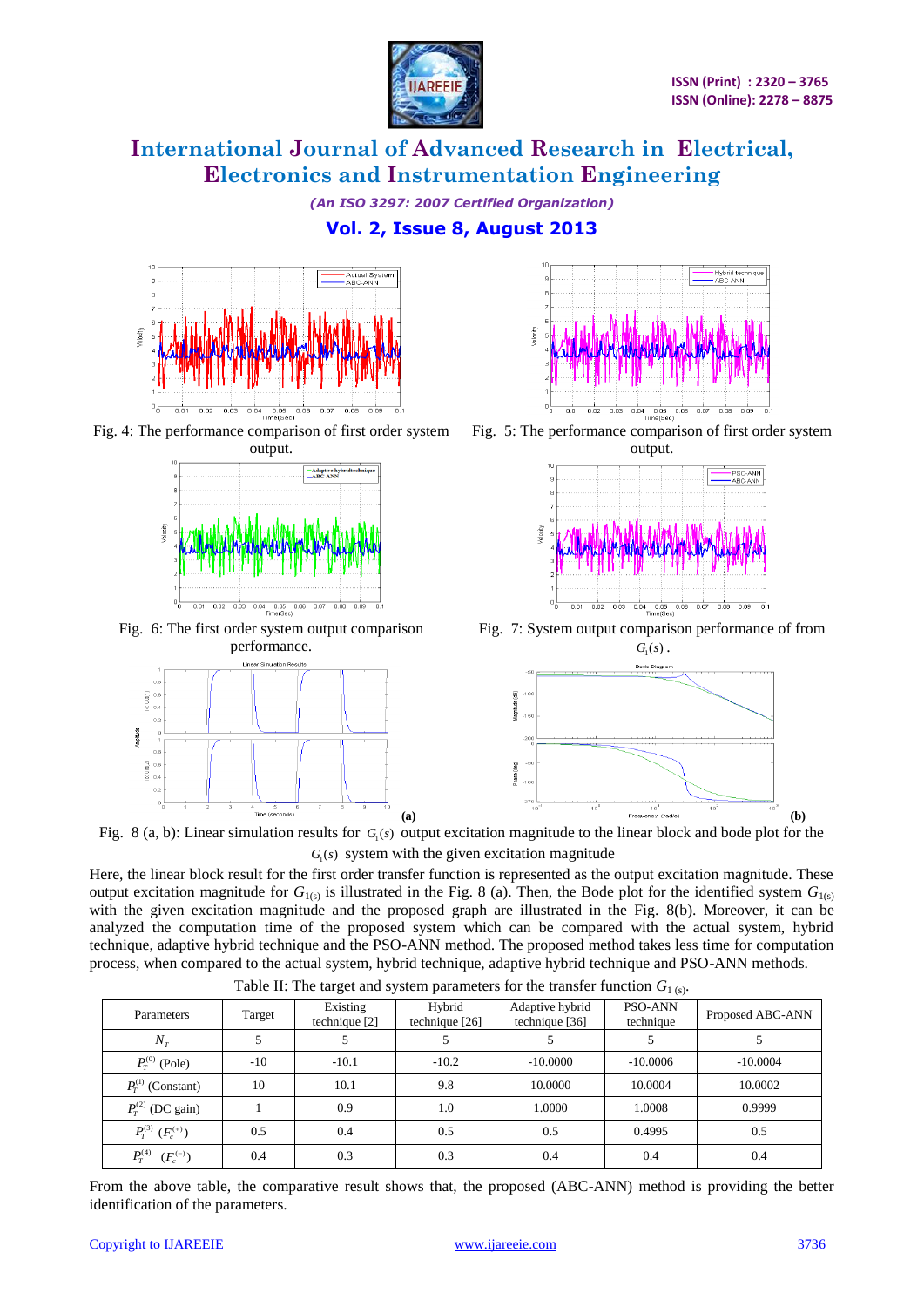

*(An ISO 3297: 2007 Certified Organization)* **Vol. 2, Issue 8, August 2013**

#### *D. Performance analysis of third order transfer function of servo system*

In this section, the third order transfer function model is described. It can be analyzed by the system output from the ABC-ANN based system identification technique. Also, the performance of the proposed (ABC-ANN) identification method is compared with the actual system, hybrid system, adaptive hybrid technique and PSO-ANN technique. The performance comparisons are illustrated in Fig. 9, 10, 11and 12 correspondingly. The system parameters of the proposed and existing techniques are obtained from the Eq. (13). These obtained values are represented in table II.



Fig. 13 (a, b): Linear simulation results for  $G_2(s)$  output excitation magnitude to the linear block and bode plot for the  $G<sub>2</sub>(s)$  system with the given excitation magnitude.

The linear block result for the third order transfer function is represented as the output excitation magnitude. These output excitation magnitude for  $G_2(s)$  is illustrated in the Fig. 13(a). Then, the Bode plot for the identified system  $G_2(s)$ with the given excitation magnitude and the proposed graph are illustrated in the Fig. 13(b). In system II, analyzed the computation time of the proposed system which can be compared with the actual system, hybrid technique, adaptive hybrid technique and the PSO-ANN method. The proposed method takes less time for computation process, when compared to the actual system, hybrid technique, adaptive hybrid technique and PSO-ANN methods.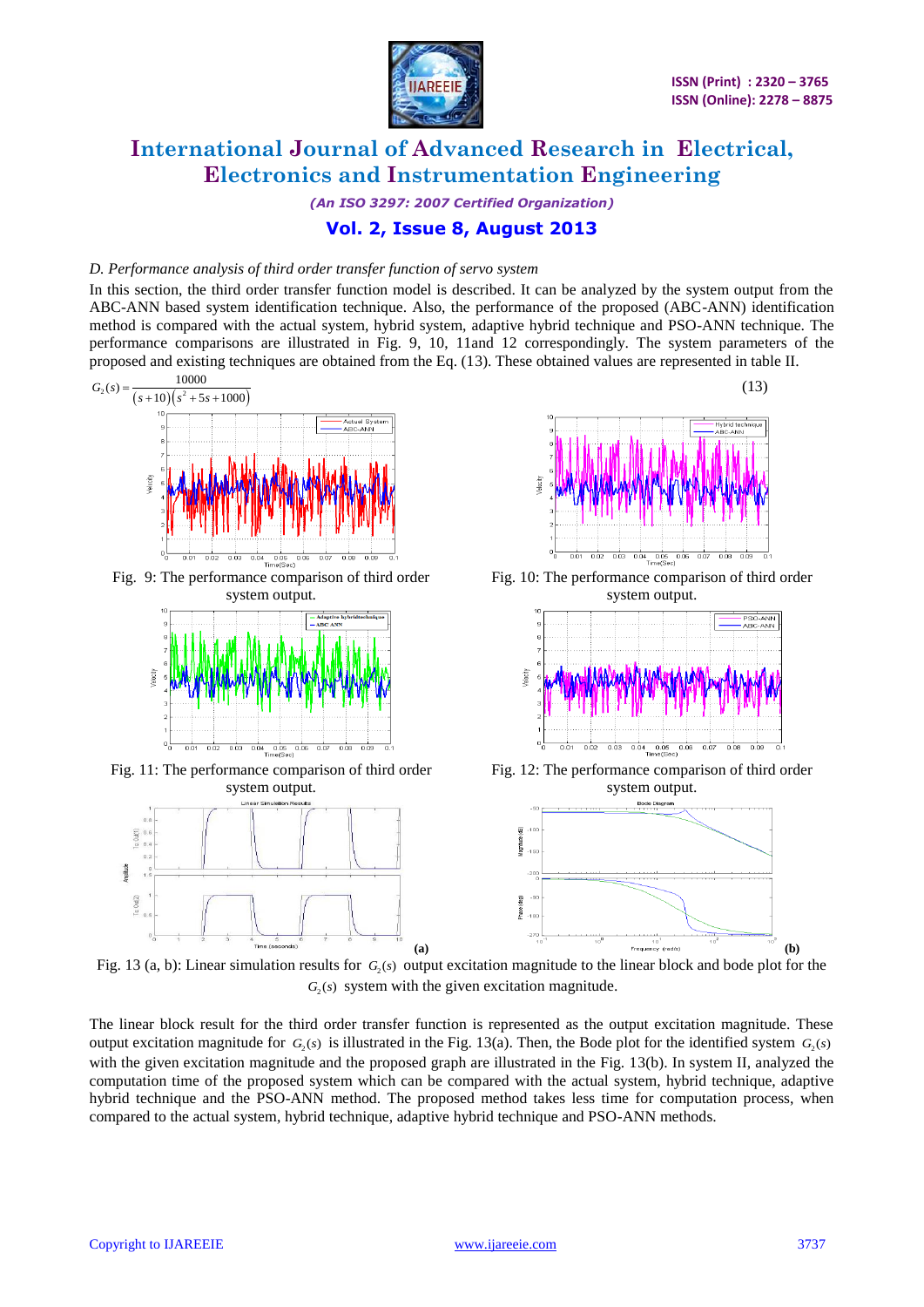

*(An ISO 3297: 2007 Certified Organization)*

## **Vol. 2, Issue 8, August 2013**

|                                              |                 | ັ                         |                            |                                   |                             | $\lambda \sim \lambda$      |
|----------------------------------------------|-----------------|---------------------------|----------------------------|-----------------------------------|-----------------------------|-----------------------------|
| Parameters                                   | Target          | Existing<br>technique [2] | Hybrid Technique<br>$[26]$ | Adaptive hybrid<br>technique [36] | <b>PSO-ANN</b><br>technique | Proposed ABC-<br><b>ANN</b> |
| $N_T$                                        | 6               | 6                         | 6                          | 6                                 | 6                           | 6                           |
| $P^{(0)}_{\scriptscriptstyle T}$<br>(Root 1) | $-2.5 + 31.52i$ | $-2.5714 + 30.525i$       | $-2.5381 + 31.518i$        | $-2.5009 + 31.5200i$              | $-2.5004 + 31.5143i$        | $-2.5003 + 31.5213i$        |
| $P_{\rm r}^{(1)}$ (Root 2)                   | $-2.5 - 31.52i$ | $-2.5714 - 30.525i$       | $-2.5381 - 31.518i$        | $-2.5011 - 31.5190i$              | $-2.501 - 31.5034i$         | 2.501-31.5032i              |
| $P_T^{(2)}$ (Root 3)                         | $-10$           | $-10.1138$                | $-10.0211$                 | $-10.0015$                        | $-10.0002$                  | $-10.0002$                  |
| $P_T^{(3)}$ (DC gain)                        |                 | 0.9903                    | 0.9989                     | 1.0000                            | 1.0000                      | 1.0000                      |
| $P_T^{(4)}$ $(F_c^{(+)})$                    | 0.5             | 0.4951                    | 0.4968                     | 0.4992                            | 0.5000                      | 0.5000                      |
| $P_T^{(5)}$ $(F_c^{(-)})$                    | 0.4             | 0.3941                    | 0.3957                     | 0.4000                            | 0.4000                      | 0.4000                      |

### Table III: The target parameters, system parameters obtained for the transfer function  $G_2(s)$ .



Fig. 14(a, b): Computational performance of proposed and existing methods in system I & system II

In the comparative analysis, the frequency domain identification parameters of the existing identification technique, hybrid technique, adaptive hybrid technique, PSO-ANN technique and ABC-ANN techniques are given in table II and III. The computation time for the hybrid, adaptive hybrid, PSO-ANN technique and the proposed method has been evaluated. Then the time complexity of the proposed method and the existing techniques are analyzed. In system I, the computation time of the proposed method is 62.851630 seconds. The computation time of the hybrid, adaptive hybrid and PSO-ANN methods are 70.587423, 70.136149 and 68.649127 seconds respectively. For system II, the computation time of the hybrid, adaptive hybrid, PSO-ANN and proposed methods are 72.158796, 71.959824, 69.568315 and 64.175593 seconds respectively. In system I and II, the computation performance of the proposed and existing methods are illustrated in Fig. 14(a, b). Therefore, the computation time is less for the proposed method which is compared to the other methods.

#### **IV. CONCLUSION**

In this paper, the ABC-ANN based identification technique was proposed and implemented. The output performances of the proposed method compared with the actual system, hybrid technique, adaptive hybrid technique and PSO-ANN. The proposed method optimizes the system parameter are enhanced, when compared to the other techniques. For analyzing the system I and II, the proposed method has less computation time which can be compared to the hybrid system, adaptive hybrid system and PSO-ANN methods. Therefore, the time complexity is reduced for the proposed system. Moreover, the deviation shows that, ABC-ANN method is performed well for identifying the servo system.

#### **REFERENCES**

- [1] Vishwas Puttige, Sreenatha Anavatti, "Real-time System Identification Techniques Based on Neural Networks for a Low-cost UAV", Journal of Engineering, Computing and Architecture, Vol.2, No.1, 2008.
- [2] Yung Yaw Chen, Pai Yi Huang, and Jia Yush Yen, "Frequency domain identification algorithms for Servo Systems With friction", IEEE transactions on control systems technology, Vol.10, No.5, pp.654-665, September, 2002.
- [3] Yekutiel Avargel and Israel Cohen, "Adaptive Nonlinear System Identification in the Short-Time Fourier Transform Domain", IEEE Transactions on signal processing, Vol.57, No.10, pp.3891-3904, October, 2009.
- [4] Zulfatman and M. F. Rahmat, "Application of self-tuning fuzzy PID controller on industrial hydraulic actuator using system identification approach", International journal on smart sensing and intelligent systems, Vol.2, No.2, pp.246-261, June, 2009.
- [5] Evangelos G. Papadopoulos, Georgios C. Chasparis, "Analysis and Model-Based Control of Servomechanisms with Friction", Journal of Dynamic Systems, Measurement, and Control, Vol.126, pp.911-915, December, 2004.
- [6] Huawei Chai, Longxing Yang, "A model reference adaptive control based on fuzzy neural network for some weapon Ac servo system", Journal of information and computing science, Vol.4, No.4, pp.299-306, January, 2009.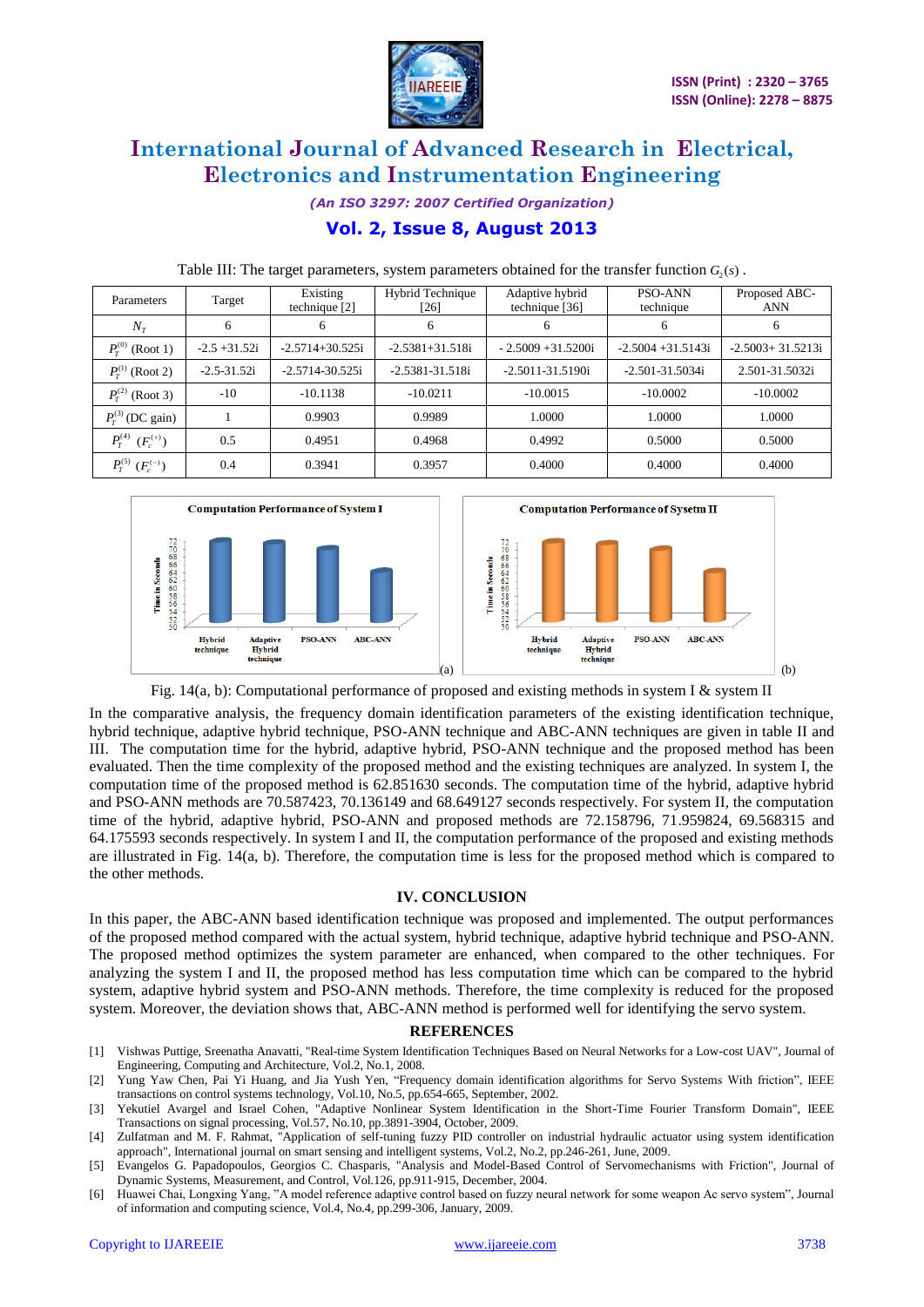

*(An ISO 3297: 2007 Certified Organization)*

### **Vol. 2, Issue 8, August 2013**

- [7] Jia Yush Yen, Shih Jung Huang and Shu Shong Lu, "A New Compensator for Servo Systems with Position Dependent Friction", Journal of Dynamic Systems, Measurement, and Control, Vol.121, pp.612-618, December, 1999.
- [8] Mustafa Resa Becan, "Fuzzy Boundary Layer Solution to Nonlinear Hydraulic Position Control Problem", World Academy of Science, Engineering and Technology, Vol.5, pp.206-208, 2005.
- [9] Lorinc Marton and Bela Lantos, "Identification and Model-based Compensation of Striebeck Friction", Acta Polytechnica Hungarica, Vol.3, No.3, pp.45-58, 2006.
- [10] Lili Wang, Jinghui Zhang, Chao Wang and Shiyue Hu, "Time-Frequency Analysis of Nonlinear Systems: The Skeleton Linear Model and the Skeleton Curves", Transactions of the ASME, Vol.125, pp.170-174, April, 2003.
- [11] Wenle Zhang, "System Identification Based on Generalized ADALINE Neural Network", International Journal of Intelligent Control and Systems, Vol.11, No.1, pp.17-25, March, 2006.
- [12] Pierre Dupont, Vincent Hayward, Brian Armstrong, and Friedhelm Altpeter, "Single State Elastoplastic Friction Models", IEEE Transactions on Automatic Control, Vol.47, No.5, pp.787-792, May, 2002.
- [13] M. A. Chowdhury, D. M. Nuruzzaman, and M. L. Rahaman, "Variation of Friction Coefficient of Copper with Sliding Velocity and Relative Humidity", Journal of Advanced Research in Mechanical Engineering, Vol.1, No.3, 2010.
- [14] Bekir Sadık Unlu, Hulya Durmus and Cevdet Meric," Determination of friction coefficient at journal bearings by experimental and by means of artificial neural networks method", Mathematical and computational applications, Vol.9, No.3, pp.399-408, 2004.
- [15] M. S. Kang, D. H. Kim, J. S. Yoon, B. S. Park, and J. K. Lee, "Straightness Error Compensation Servo-system for Single-axis Linear Motor Stage", International Journal of Mechanical Systems Science and Engineering, Vol.1, No.1, 2009.
- [16] Jeen Shing Wang and Yu Liang Hsu, "Dynamic Nonlinear System Identification Using a Wiener-Type Recurrent Network with OKID Algorithm", Journal of information science and engineering, Vol.24, pp.891-905, 2008.
- [17] Istvan Kollar, "On Frequency-Domain Identification of Linear Systems", IEEE transactions on Instrumentation and Measurement, Vol.42, No.1, pp.2-6, February, 1993.
- [18] P. T. Ahamed Seyd, V. I. Thajudin Ahamed, Jeevamma Jacob and Paul Joseph K, "Time and Frequency Domain Analysis of Heart Rate Variability and their Correlations in Diabetes Mellitus", International Journal of Biological and Life Sciences, Vol.4, No.1, pp.24-27, 2008.
- [19] R. Pintelon, J. Schoukens, and G. Vandersteen, "Frequency Domain System Identification Using Arbitrary Signals", IEEE Transactions on Automatic Control, Vol.42, No.12, pp.1717-1720, December, 1997.
- [20] Xiaofeng Wu, Z. Q. Lang, and S. A. Billings, "Analysis of Output Frequencies of Nonlinear Systems", IEEE Transactions on signal processing, Vol.55, No.7, pp.3239-3246, July, 2007.
- [21] Hao Sun, Hilmi Lus and Raimondo Betti, "Identification of structural models using a modified Artificial Bee Colony algorithm", International Journal of computers and structures, Vol.116, pp.59-74, 2013.
- [22] Ozden Ercin and Ramazan Coban, "Identification of linear dynamic systems using the artificial bee colony algorithm", Turk Journal of electrical engineering and computer science, Vol.20, No.1, 2012.
- [23] H. Shayeghi, H.A. Shayanfar and A. Ghasemi, "Application of ABC Algorithm for Action Based Dispatch in the Restructured Power Systems", International Journal of technical and physical problems of engineering, Vol.4, No.1, pp.114-119, 2012.
- [24] H. Shayeghi and A. Ghasemi, "MOABC Algorithm for Economic/Environmental Load Dispatch Solution", International Journal of technical and problems of engineering, Vol.4, No.4, pp.82-88, 2012.
- [25] Zary Forghany, Mohsen Davarynejad and B.Ewa Snaar-Jagalska, "Gene Regulatory Network Model Identification Using Artificial Bee Colony and Swarm Intelligence", In proceedings of IEEE World Congress on Computational Intelligence, 2012.
- [26] Shaik. Rafi Kiran, S. Siva Nagaraju, and S. Varadarajan, "A Hybrid Technique For Frequency Domain Identification of Servo System With Friction Force", International Journal of Engineering Science and Technology, Vol.3, No.3, pp.2020-2030, March, 2011.
- [27] Nadezda Stanarevic, Milan Tuba, and Nebojsa Bacanin, "Modified artificial bee colony algorithm for constrained problems optimization", International Journal of Mathematical Models and Methods in Applied Sciences, Vol.5, No.3, pp.644-651, 2011.
- [28] Mustafa Sonmez, "Discrete optimum design of truss structures using artificial bee colony algorithm", Journal of Structural and Multidisciplinary Optimization, Springer, Vol.43, No.1, pp.85-97, 2011.
- [29] Dervis Karaboga and Bahriye Basturk, "A powerful and efficient algorithm for numerical function optimization: artificial bee colony (ABC) algorithm", Journal of Global Optimization, Springer, Vol.39, No.3, pp.459-471, 2007.
- [30] Rung-Ching Chen, Wei-Lung Chang, Chia-Fen Shieh and Cliff C. Zou, "Using Hybrid Artificial Bee Colony Algorithm to Extend Wireless Sensor Network Lifetime", In proceedings of IEEE third conference on Innovations in Bio-Inspired Computing and Applications, pp. 156-161, 2012.
- [31] Yiming Yan, Ye Zhang and Fengjiao Gao, "Dynamic artificial bee colony algorithm for multi-parameters optimization of support vector machine-based soft-margin classifier", EURASIP Journal on advances in Signal processing, Springer, Vol.2012, No.1, pp.1-13, 2012.
- [32] Cheng Jian Lin and Shih Chieh Su, "Using an Efficient Artificial Bee Colony Algorithm for Protein Structure Prediction on Lattice Models", International Journal of Innovative Computing, Information and Control, Vol.8, No.3(B), pp.2049-2064, 2012.
- [33] Zaki B. Nossair, A. A. Madkour, M. A. Awadalla and M. M. Abdulhady, "System Identification Using Intelligent Algorithms", In proceedings of 13<sup>th</sup> international conference on aerospace sciences and aviation technology, pp.1-13, 2009.
- [34] Guangzhou Chen, Jiaquan Wang and Ruzhong Li, "Identification of parameters in Chemical kinetics using a hybrid algorithm of artificial bee colony algorithm and simplex", Journal of artificial intelligence and computational intelligence, Springer, Vol.7004, pp.220-227, 2011.
- [35] Ali Ozturk, Serkan Cobanli, Pakize Erdogmus and Salih Tosun, "Reactive power optimization with artificial bee colony algorithm", International Journal of Scientific and essays, vol.5, No.19, pp.2848-2857, 2010.
- [36] Shaik Rafi Kiran, T.Sairama, S.Varadarajan, "An Adaptive Hybrid Technique for frequency domain identification of servo system with friction force", "International Review on modeling and simulations(I.RE.MO.S)", ISSN:1974-9821, Vol.6, No.1, Feb 2013 ,pp.235-245